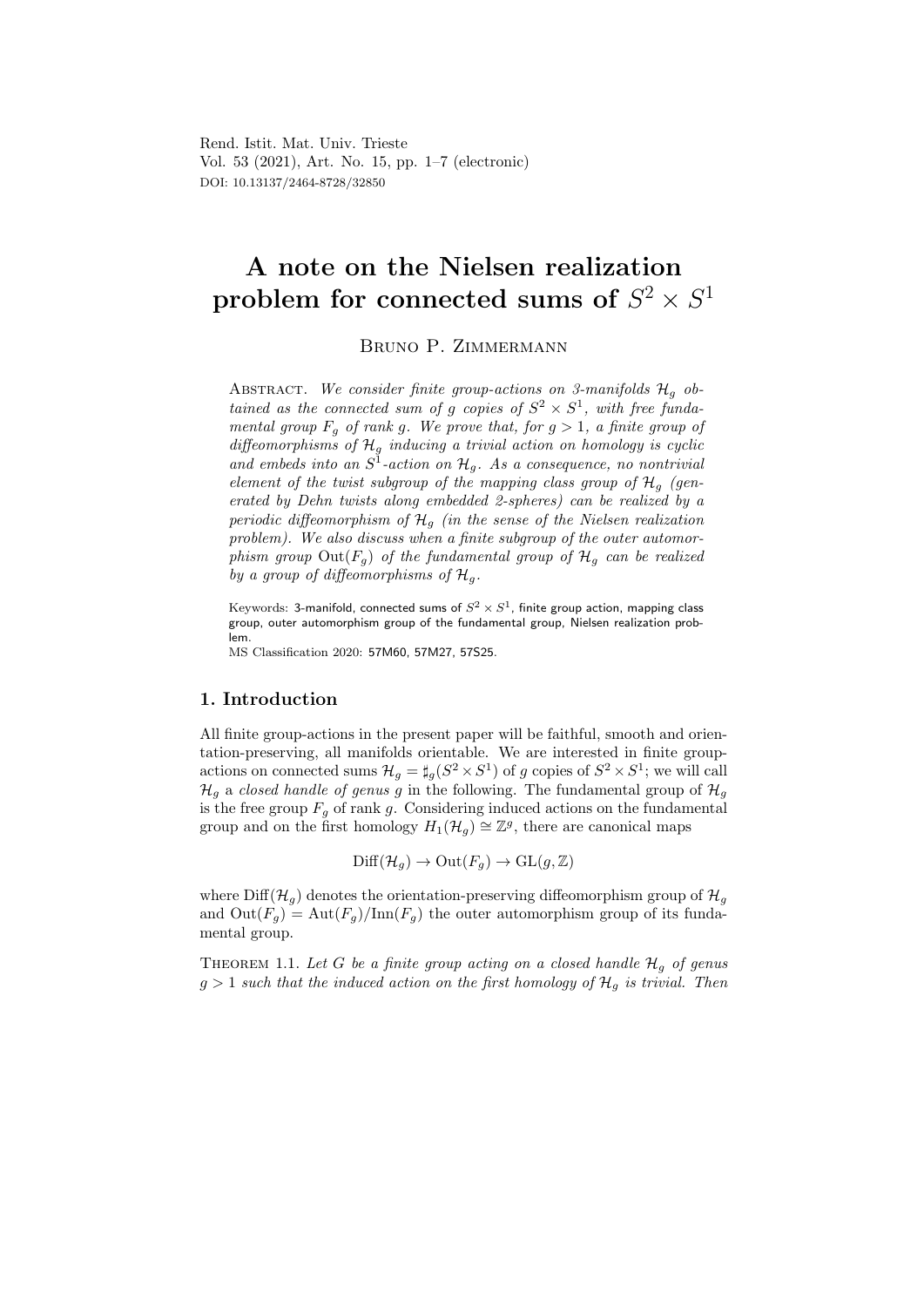#### 2 BRUNO P. ZIMMERMANN

G is cyclic and a subgroup of an  $S^1$ -action on  $\mathcal{H}_g$ ; in particular, all elements of G are isotopic to the identity.

For a description and classification of circle-actions on 3-manifolds and closed handles, see [14].

Denoting by  $Mod(\mathcal{H}_{q})$  the mapping class group of isotopy classes of orientation-preserving diffeomorphisms of  $\mathcal{H}_g$ , there are induced maps

$$
Mod(\mathcal{H}_g) \to Out(F_g) \to GL(g, \mathbb{Z}).
$$

Let Twist( $\mathcal{H}_g$ ) denote the subgroup of  $Mod(\mathcal{H}_g)$  generated by all Dehn twists along embedded 2-spheres in  $\mathcal{H}_q$  (i.e., by cutting along a 2-sphere and regluing after twisting by one full turn around an axis; since such a twist represents a generator of  $\pi_1(SO(3)) \cong \mathbb{Z}_2$ , its square is isotopic to the identity). By classical results of Laudenbach [6, 7] there is a short exact sequence

$$
1 \to
$$
Twist $(\mathcal{H}_g) \hookrightarrow$ Mod $(\mathcal{H}_g) \to$ Out $(F_g) \to 1$ ;

moreover Twist $(\mathcal{H}_g) \cong (\mathbb{Z}_2)^g$  is generated by the sphere twists around the core spheres  $S^2 \times *$  of the g different  $S^2 \times S^1$  summands of  $\mathcal{H}_g$  (twists around separating 2-spheres instead are isotopic to the identity). It is proved in [1] that  $Mod(\mathcal{H}_q)$  is isomorphic to a semidirect product  $Twist(\mathcal{H}_q) \rtimes Out(F_q)$ . Theorem 1.1 has the following consequence (in the sense of the Nielsen realization problem).

COROLLARY 1.2. No nontrivial element of the twist group  $Twist(\mathcal{H}_q)$  can be realized (represented) by a periodic diffeomorphism of  $\mathcal{H}_q$ .

For  $g > 1$  this follows from Theorem 1.1 but the methods apply also to the case  $g = 1$  of  $\mathcal{H}_1 = S^2 \times S^1$ , using the fact that  $S^2 \times S^1$  is a geometric 3-manifold belonging to the  $(S^2 \times \mathbb{R})$ -geometry (one of Thurston's eight 3dimensional geometries, see [15]), and that finite group-actions on  $S^2 \times S^1$  are geometric ([10, Theorem 8.4]).

For a solution of the Nielsen realization problem for aspherical and Haken 3 manifolds, see [19] (here finite groups of mapping classes can always be realized, except for a purely algebraic obstruction in the case of Seifert fiber spaces where, however, a finite inflation of the group can always be realized).

By [6], homotopic diffeomorphisms of  $\mathcal{H}_g$  are isotopic but this does not remain true for arbitrary connected sums of 3-manifolds. By [4], twists around separating 2-spheres in a 3-manifold may or may not be homotopic to the identity, moreover by [3] there are sphere-twists which are homotopic but not isotopic to the identity (see also the discussion in the introduction of [1]). As an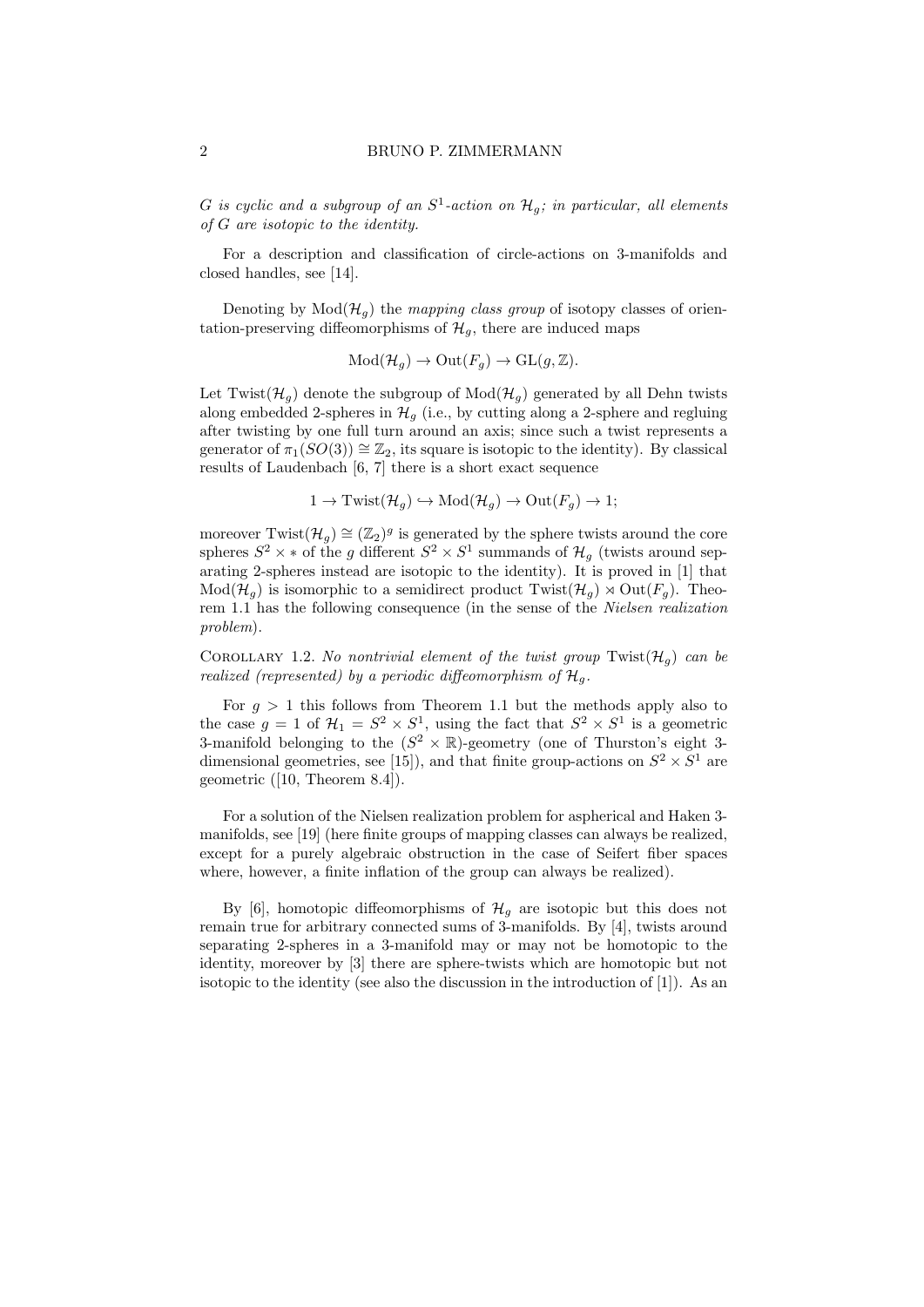example, considering a connected sum  $M = M_1 \sharp M_2$  of two closed hyperbolic 3-manifolds  $M_1$  and  $M_2$ , the sphere-twist around the connecting 2-sphere is not homotopic to the identity; also, it cannot be realized by a periodic map (e.g., if  $M_1$  or  $M_2$  does not admit a nontrivial periodic map then also the connected sum  $M = M_1 \sharp M_2$  has no periodic maps).

There arises naturally the question of which finite subgroups of  $Out(F_q)$ can be realized by a finite group of diffeomorphisms of  $\mathcal{H}_a$ . Finite groups G of diffeomorphisms of  $\mathcal{H}_q$  which act faithfully on the fundamental group (i.e., inject into  $\text{Out}(F_q)$  are considered in [17] where, for  $g \geq 15$ , the quadratic upper bound  $|G| \leq 24g(g-1)$  for their orders is obtained. Since  $Out(F_q)$  has finite subgroups of larger orders, these subgroups cannot be realized by finite groups of diffeomorphisms (by [16] the maximal order of a finite subgroup of Out( $F_g$ ) is 2<sup>g</sup>g!, for  $g > 2$ ). A precise result is as follows (we refer to [17, Section 2] for definitions and the proof).

THEOREM 1.3. Let G be a finite subgroup of  $Out(F_q)$  and  $1 \rightarrow F_q \rightarrow E \rightarrow$  $G \rightarrow 1$  the corresponding group extension associated to G. Then G can be realized by an isomorphic group of diffeomorphisms of  $\mathcal{H}_q$  if and only if E is isomorphic to the fundamental group  $\pi_1(\Gamma, \mathcal{G})$  of a finite graph of finite groups  $(\Gamma, \mathcal{G})$  in normal form associated to a closed handle-orbifold (in particular, the vertex groups of  $(\Gamma, \mathcal{G})$  have to be isomorphic to finite subgroups of  $SO(4)$  and the edge groups to finite subgroups of  $SO(3)$ ).

We note that, for a finite group G acting on a closed handle  $\mathcal{H}_q$ , the quotient  $\mathcal{H}_q/G$  has the structure of a closed handle-orbifold (see [17]). Analogous results on finite group-actions on 3-dimensional handlebodies are obtained in [8, 12] (and in [9] for finite group-actions on handlebodies in arbitrary dimensions).

The case  $g = 2$  is special. By well-known results,

$$
\mathrm{Out}(F_2) \cong \mathrm{Aut}(\mathbb{Z}^2) \cong \mathrm{GL}(2,\mathbb{Z}) \cong \mathbb{D}_6 *_{\mathbb{D}_2} \mathbb{D}_4,
$$

so up to conjugation the maximal finite subgroups of  $Out(F_2)$  are the dihedral groups  $\mathbb{D}_6$  and  $\mathbb{D}_4$  of orders 12 and 8, and both can be realized by diffeomorphisms of the torus with one boundary component (hence, if the realizations of the amalgamated subgroups  $\mathbb{D}_2$  coincide, one obtains a realization of the whole group  $Out(F_2) \cong \mathbb{D}_6 *_{\mathbb{D}_2} \mathbb{D}_4$ . Considering the product with a closed interval, one obtains realizations on the handlebody  $V_2$  of genus 2 and also on its double  $\mathcal{H}_2$  along the boundary.

Concerning the case  $q = 3$ , by [20] there are exactly five maximal finite subgroups of  $Out(F_3)$  up to conjugation; by an easy application of Theorem 1.3, all of these maximal finite subgroups can be realized by diffeomorphisms of the closed handle  $\mathcal{H}_3$  of genus 3 (but not of a handlebody  $V_3$  of genus 3).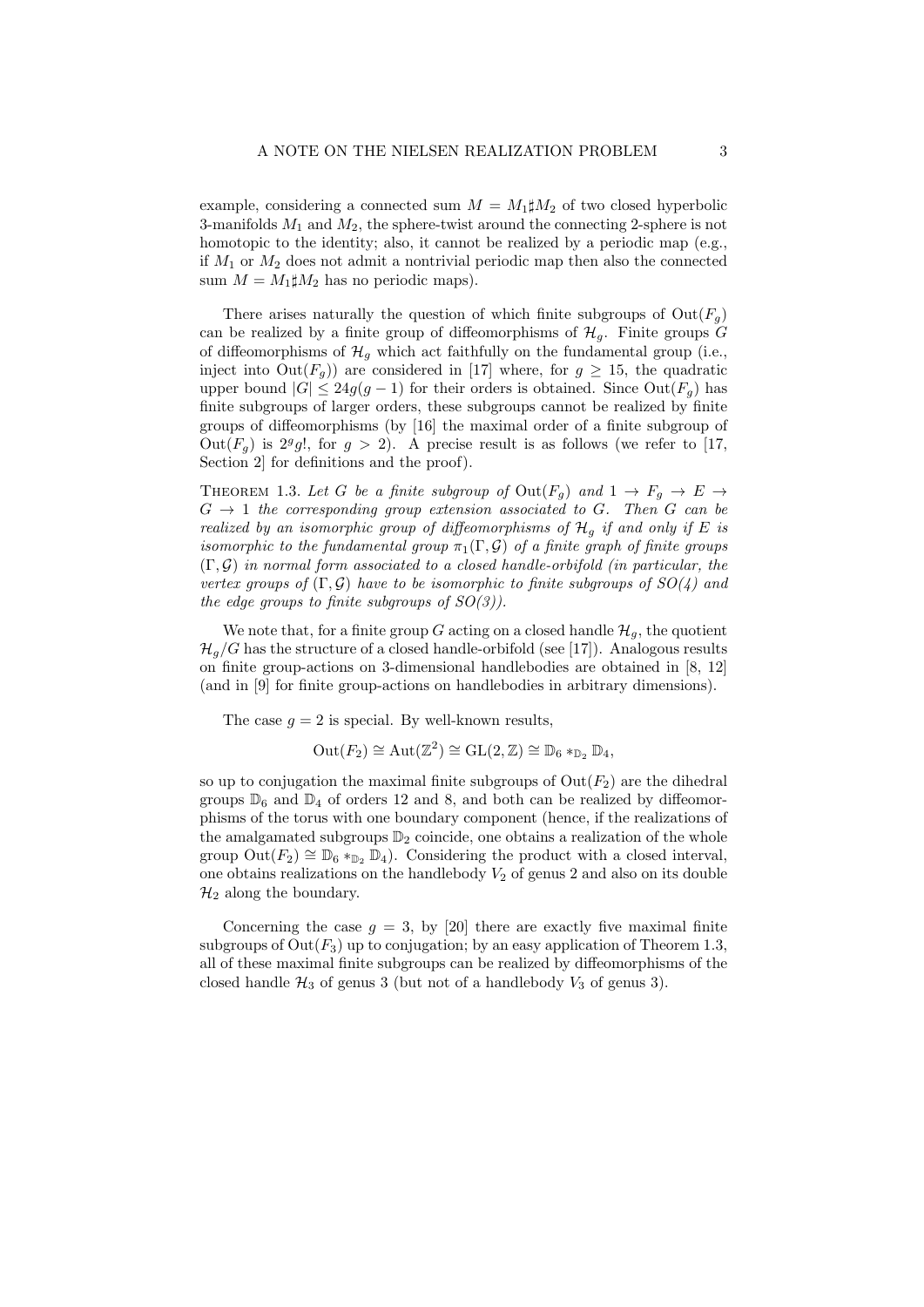## 2. Proof of Theorem 1.1

Let  $G$  be a finite group acting faithfully and orientation-preservingly on a closed handle  $\mathcal{H}_g = \sharp_g (S^2 \times S^1)$  of genus g. By the equivariant sphere theorem (see [10] for an approach by minimal surface techniques, [2, 5] for topologicalcombinatorial proofs), there exists an embedded, homotopically nontrivial 2 sphere  $S^2$  in  $\mathcal{H}_g$  such that  $x(S^2) = S^2$  or  $x(S^2) \cap S^2 = \emptyset$  for all  $x \in G$ . We cut  $\mathcal{H}_g$  along the system of disjoint 2-spheres  $G(S^2)$ , by removing the interiors of G-equivariant regular neighbourhoods  $S^2 \times [-1,1]$  of these 2-spheres, and call each of these regular neighbourhoods  $S^2 \times [-1,1]$  a 1-handle. The result is a collection of 3-manifolds with 2-sphere boundaries, with an induced action of G. We close each of the 2-sphere boundaries by a 3-ball and extend the action of G by taking the cone over the center of each of these 3-balls, so G permutes these 3-balls and their centers. The result is a finite collection of closed handles of lower genus on which  $G$  acts (cf. [17]). Applying inductively the procedure of cutting along 2-spheres, we finally end up with a finite collection of 3-spheres or 0-handles (closed handles of genus 0). Note that the construction gives a finite graph  $\Gamma$  on which G acts whose vertices correspond to the 0-handles and whose edges to the 1-handles. Note that  $\Gamma$  has no *free edges*, i.e. edges with one vertex of valence 1.

On each 3-sphere (0-handle) there are finitely many points which are the centers of the attached 3-balls (their boundaries are the 2-spheres along which the 1-handles are attached). For each of these 3-spheres, let  $G_v$  denote its stabilizer in  $G$  (by the geometrization of finite group-actions on 3-manifolds, one may assume that the action of a stabilizer  $G<sub>v</sub>$  on the corresponding 3sphere is orthogonal but this is not needed for the following). Denoting by  $G_e$ the stabilizer in G of a 1-handles  $S^2 \times [-1,1]$ , we can assume that each stabilizer  $G_e$  preserves the product structure of  $S^2 \times [-1,1]$  of the corresponding 1-handle (by choosing small equivariant regular neighbourhoods of the 2-spheres). If some element of a stabilizer  $G_e$  acts as a reflection on [-1,1], we split the 1handle into two 1-handles by introducing a new 0-handle obtained from a small regular neighbourhood  $S^2 \times [-\epsilon, \epsilon]$  of  $S^2 \times \{0\}$  by closing up with two 3-balls. Hence we can assume that each stabilizer  $G_e$  of a 1-handle  $S^2 \times [-1,1]$  does not interchange its two boundary 2-spheres; that is, G acts without inversions on the graph Γ.

Suppose now that  $g > 1$  and that the induced action of G on the first homology of  $\mathcal{H}_q$  and hence also of Γ is trivial. As before, G acts without inversions on  $\Gamma$  and  $\Gamma$  has no free edges. We will prove in next Proposition 2.1 that under these hypotheses the action of  $G$  on  $\Gamma$  is trivial, that is each element of G acts as the identity on Γ. Hence G fixes each vertex and each edge of Γ.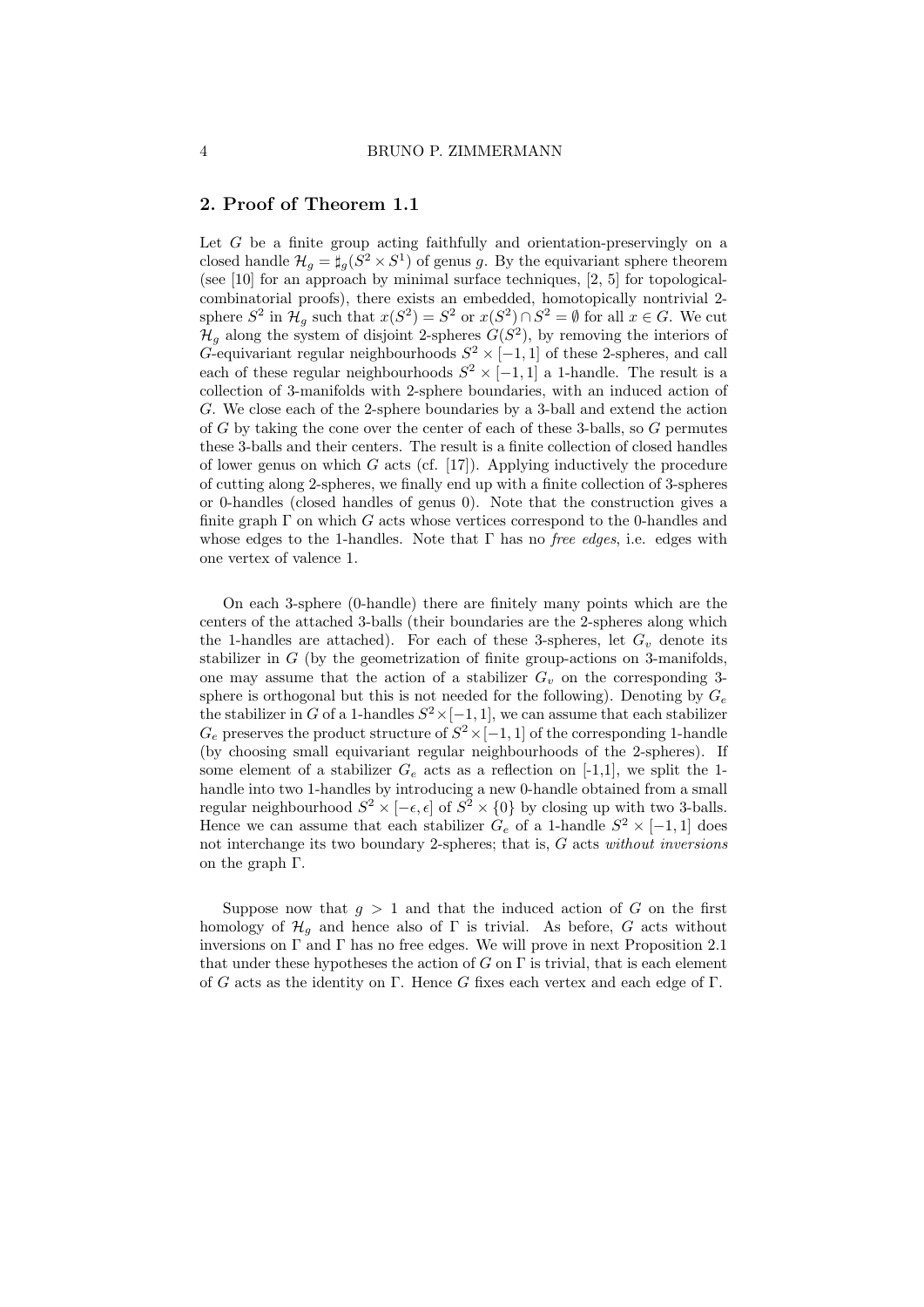Since G fixes each 1-handle  $S^2 \times [-1,1]$ , it maps each 2-sphere  $S^2 \times \{0\}$  to itself. By construction, G does not interchange the two sides of such a 2-sphere and acts faithfully on it (otherwise some element of G would act trivially on an invariant regular neighbourhood of such a 2-sphere and then act trivially also on all of  $\mathcal{H}_q$  (well-known in particular for smooth actions)). It follows that G is isomorphic to a finite subgroup of the orthogonal group  $SO(3)$ , i.e. cyclic  $\mathbb{Z}_n$ , dihedral  $\mathbb{D}_{2n}$ , tetrahedral  $\mathbb{A}_4$ , octahedral  $\mathbb{S}_4$  or dodecahedral  $\mathbb{A}_5$ . It is easy to see that an orientation-preserving action of  $\mathbb{D}_{2n}$ ,  $\mathbb{A}_4$ ,  $\mathbb{S}_4$  or  $\mathbb{A}_5$  on  $S^3$  has at most two global fixed points around which a 1-handle can be attached; but then the graph  $\Gamma$  would be a segment or a circle, that is  $g \leq 1$ . Since  $g > 1$ , G is a cyclic group which acts by rotations around an axis  $S^1$  in each 0-handle  $S<sup>3</sup>$ . By the positive solution of the Smith-conjecture [13], each of these axes is a trivial knot in  $S^3$ , and hence the action of the cyclic group G embeds into an  $S<sup>1</sup>$ -action on each 0-handle. Since these  $S<sup>1</sup>$ -actions on the 0-handles extend to the connecting 1-handles  $S^2 \times [-1,1]$ , the cyclic G-action on  $\mathcal{H}_g$  embeds into an  $S^1$ -action.

To complete the proof of Theorem 1.1, it remains to prove the following proposition (which may be considered as an analogue of Theorem 1.1 for finite graphs).

PROPOSITION 2.1. Let  $G$  be a finite group acting faithfully on a finite connected  $graph \Gamma$  without free edges and of genus  $q > 1$  (or cycle rank, or rank of its free fundamental group). Then also the induced action of G on the first homology  $H_1(\Gamma) \cong \mathbb{Z}^g$  of  $\Gamma$  is faithful.

*Proof.* By subdividing edges, we can assume that  $G$  acts without inversion of edges on Γ. Suppose that an element  $x \in G$  acts trivially on the first homology of Γ. Then its Lefschetz number is  $1 - g$  which, by the Hopf trace formula, is equal to the Euler characteristic of the fixed point set of  $x$  which is a subgraph  $Γ'$  of Γ (since G acts without inversions of edges). The graph Γ of genus g has Euler characteristic  $1 - g$ ; passing from Γ' to Γ by adding successively the missing edges, the Euler characteristic remains unchanged (when adding a free edge) or decreases. Since Γ has no free edges, this implies  $\Gamma' = \Gamma$ , and hence x acts trivially on Γ. This completes the proof of the proposition. П

By [18, Proof of Satz 3.1], each finite subgroup of  $Out(F_q)$  can be realized by an action of the group on a finite graph  $\Gamma$  without free edges (this is a version of the Nielsen realization problem for finite graphs which several years later was "rediscovered" by various authors); Proposition 2.1 implies then the following well-known result.

COROLLARY 2.2. The canonical projection  $Out(F_q) \to GL(q, \mathbb{Z})$  is injective on finite subgroups of  $Out(F_a)$ .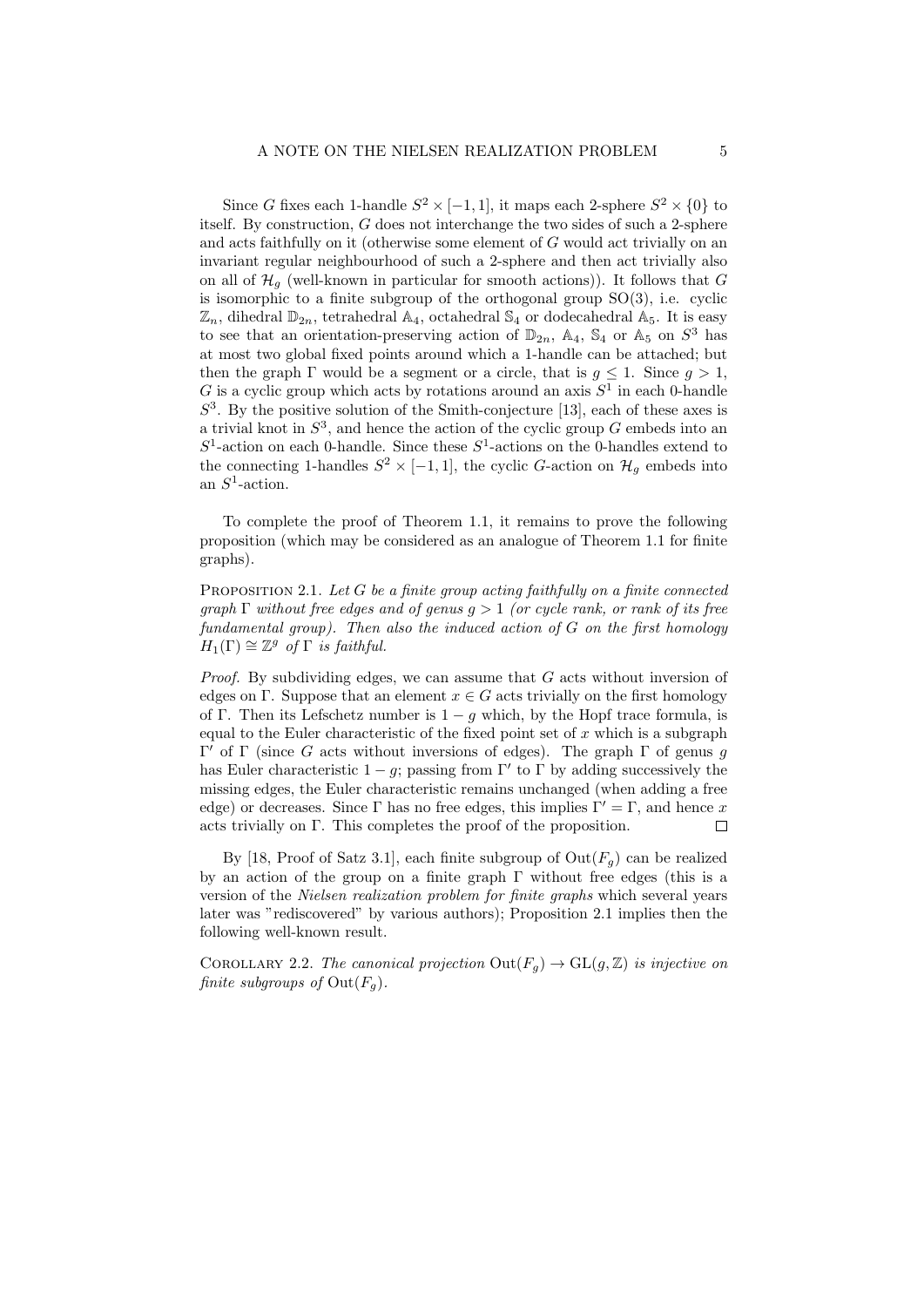We note that not all finite subgroups of  $GL(g, \mathbb{Z})$  are induced in this way by finite subgroups of  $Out(F_q)$ ; in fact, for  $g = 2, 4, 6, 7, 8, 9$  and 10 there are finite subgroups of  $GL(g, \mathbb{Z})$  of orders larger than  $2^gg!$  (which, by [16], is the maximal order of a finite subgroup of  $Out(F_g))$ ). On the other hand, there are also small cyclic subgroups of  $GL(q, \mathbb{Z})$  which cannot be realized in this way, see the discussion in [21, Section 5].

### **REFERENCES**

- [1] T. Brendle, N. Broaddus, and A. Putman, The mapping class group of connected sums of  $S^2 \times S^1$ , arXiv 2012:01529.
- [2] M.J. Dunwoody, An equivariant sphere theorem, Bull. London Math. Soc. 17 (1985), 437–448.
- [3] J.L. FRIEDMAN AND D.M. WITT, Homotopy is not isotopy for homeomorphisms of 3-manifolds, Topology  $25$  (1986), 35-44.
- $[4]$  H. HENDRIKS, Applications de la théorie d'obstruction en dimension 3, Mém. Soc. Math. Fr. 53 (1977), 81–196.
- [5] W. JACO AND J.H. RUBINSTEIN, PL equivariant surgery and invariant decompositions of 3-manifolds, Adv. Math. 73 (1989), 149–191.
- [6] F. LAUDENBACH, Sur les 2-sphères d'une variété de dimension 3, Ann. of Math. 97 (1973), 57–81.
- [7] F. LAUDENBACH, Topologie de la dimension trois: homotopie et isotopie, Astérisque, no. 12, Soc. Math. France, Paris, 1974.
- [8] D. McCullough, A. Miller, and B. Zimmermann, Group actions on handlebodies, Proc. London Math. Soc. 59 (1989), 373–415.
- [9] M. MECCHIA AND B. ZIMMERMANN, On finite groups of isometries of handlebodies in arbitrary dimensions and finite extensions of Schottky groups, Fund. Math. 230 (2015), 237–249.
- [10] W.H. MEEKS AND P. SCOTT, *Finite group actions on 3-manifolds*, Invent. math. 86 (1986), 287-346.
- [11] W.H. Meeks, L. Simon, and S.T. Yau, Embedded minimal surfaces, exotic spheres, and manifolds with positive Ricci curvature, Ann. of Math. 116 (1982), 621–659.
- [12] A. Miller and B. Zimmermann, Large groups of symmetries of handlebodies, Proc. Amer. Math. Soc. 106 (1989), 829–838.
- [13] J.W. Morgan and H. Bass, The Smith Conjecture, Academic Press, 1984.
- [14] F. RAYMOND, Classification of actions of the circle on 3-manifolds, Trans. Amer. Math. Soc. 131 (1968), 51–78.
- [15] P. SCOTT, The geometries of 3-manifolds, Bull. London Math. Soc. 15 (1983), 401–487.
- [16] S. Wang and B. Zimmermann, The maximum order finite groups of outer automorphisms of free groups, Math. Z. 216 (1994), 83–87.
- [17] B. ZIMMERMANN, On finite groups acting on a connected sum of 3-manifolds  $S^2 \times S^1$ , Fund. Math. **226** (2014), 131-142.